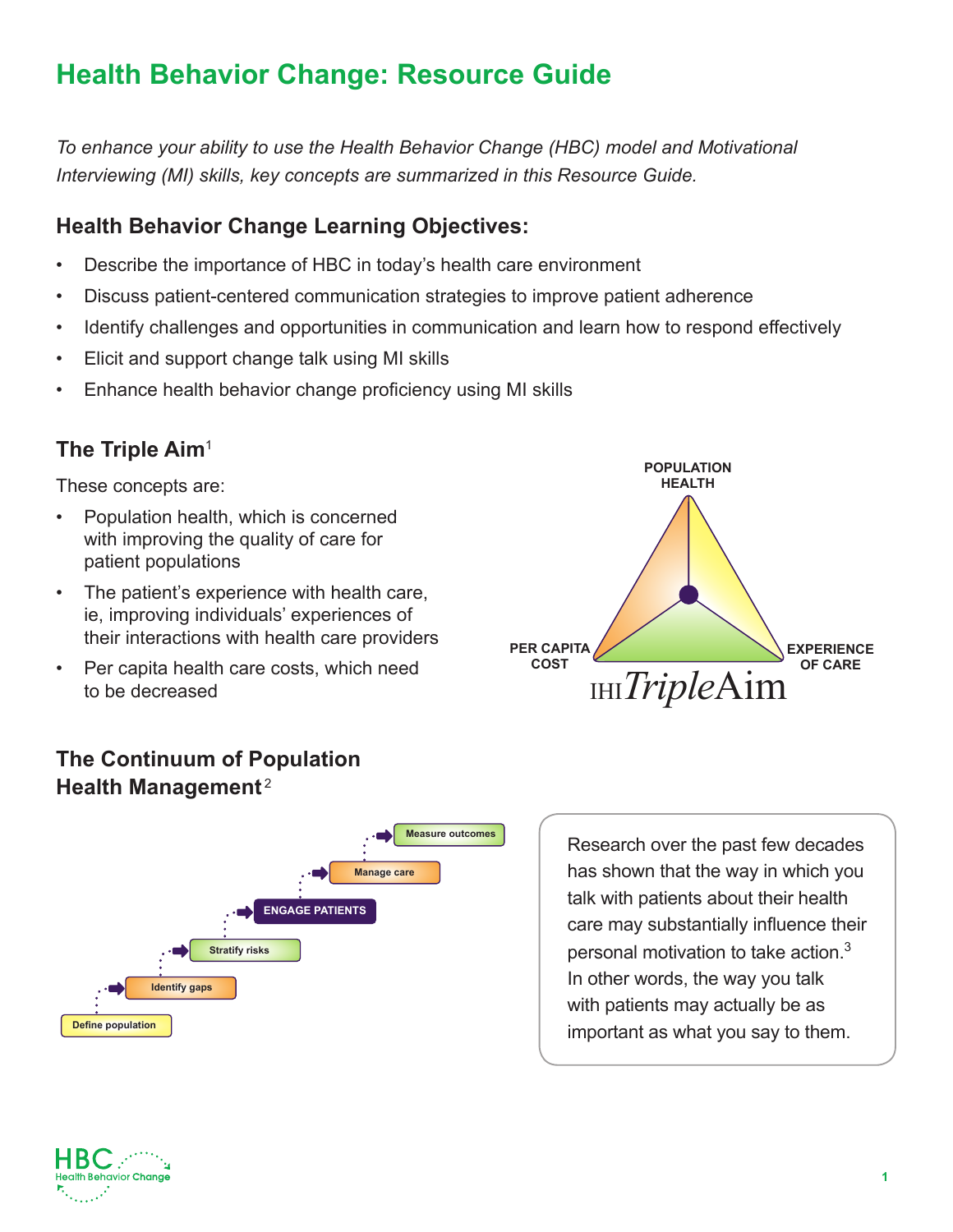# **Health Behavior Change (HBC) Model**

### **What We Do Know About HBC**

For patients to make behavior changes, 3 elements need to be present: information, motivation, and the behavior skills to carry them out.<sup>4</sup>



While it is often assumed that the patient's failure to change is a lack of motivation, it could be any one of these 3 elements. This important insight means the HCP needs to know what an individual patient's issues may be; lacking this information, HCPs can have no hope of affecting behavior changes in their patients.

### **Why Health Behavior Skills Are Needed**

Patients' poor adherence to their medication regimens adds unnecessary costs to the health care system, as these statistics demonstrate<sup>5-8</sup>:

- Medication nonadherence results in unnecessary health care spending of \$290 billion
- 1 in 3 patients fails to fill their prescriptions
- 3 out of 4 patients do not take their medications regularly
- 60% of patients cannot correctly name their medications
- Up to 20% take medications prescribed for others
- Between 30% and 70% of hospital admissions in the US are related to poor medication adherence
- Medication nonadherence is highest in patients with chronic diseases
- Patients with chronic conditions have adherence rates of 50% to 60%

Patients' unhealthy diets, sedentary lifestyles, obesity, and many chronic conditions–all linked to the need for patients to make behavior changes–also reflect high statistics.<sup>9,10</sup>

The application of the Health Behavior Change Model and use of Motivational Interviewing skills have been demonstrated to bring about positive behavior changes in patients.<sup>11</sup>

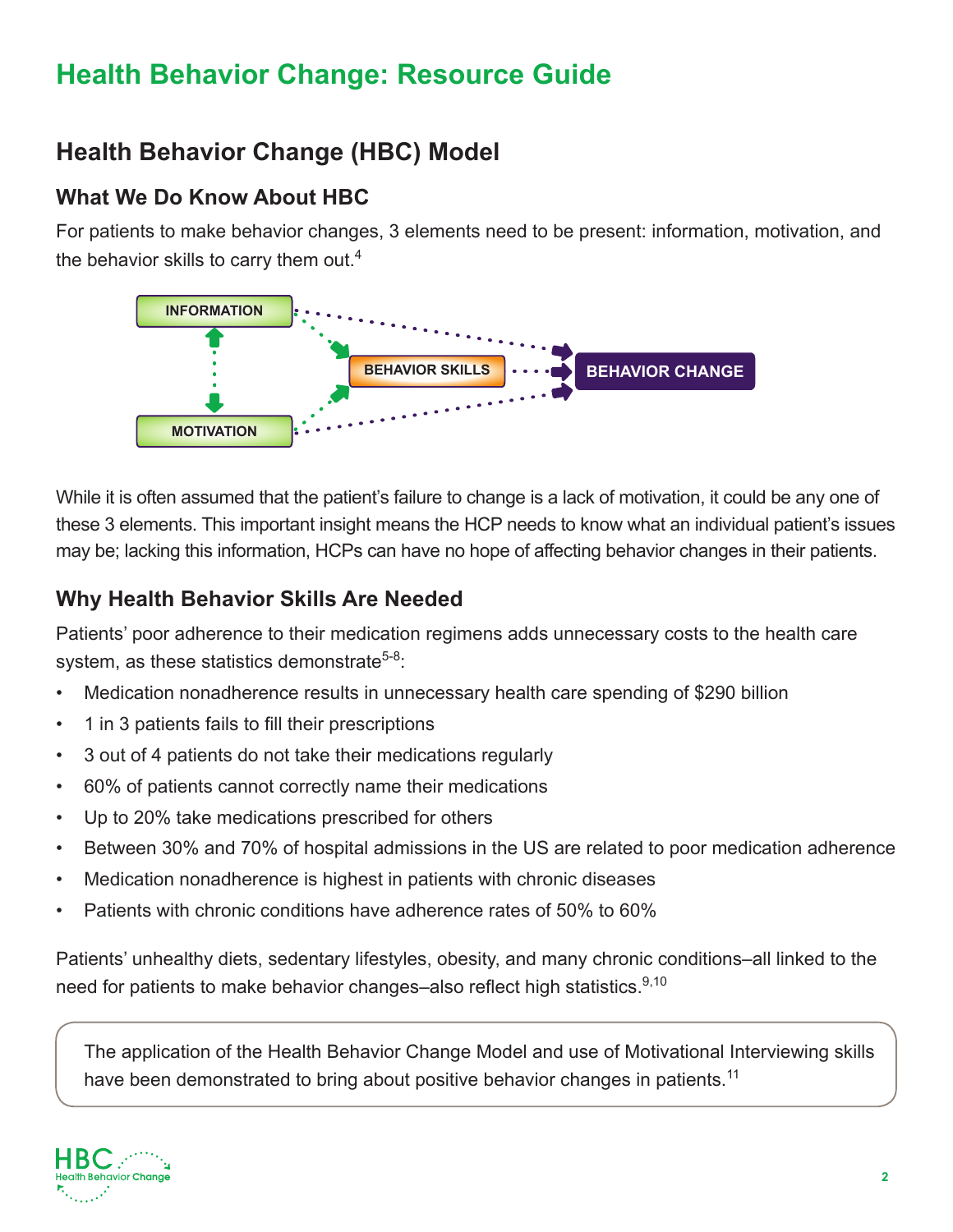## **The Health Behavior Change Model** 3,12-14**:**

- Is based on the concept of "patient-centered" care
- Provides an invitation to HCPs to change their practice
- Is the mindset with which HCPs approach conversations about behavior change
- Elicits patients' own positive motivations for change

Central to the HBC approach is connecting with what patients care about, their own values and concerns.

The  $HBC^{10,12,13}$  approach:

- Is collaborative
	- Entails active and mutual conversation, with joint decision-making
- Honors patient autonomy
	- The HCP is not in charge; it is the patient who decides what to do
- Is evocative
	- Activates the patient's own motivation and resources for change

As the graphic on page 4 reveals, there are 3 overarching concepts in the HBC Model that lead to  $HBC^{13}$ :

- Establishing Rapport
- Patient "Sense Making" and Stages of Change, ie, understanding how the patient is making sense of both her medical condition and her interaction with the provider, as well as where she may be on the Stages of Change model
- Change Talk, which refers to patient-provider conversation about behavior change

The successful outcome of applying the HBC Model–patients' behavior change–is achieved through practitioners' skillful use of all 3 concepts during patient consultations.<sup>15</sup> Motivational interviewing is the set of skills you use to accomplish this.

The graphic demonstrates how various parts of the HBC Model relate to one another, though it should not be looked at as a linear model.<sup>13</sup> Rather, many of the concepts and techniques need to be utilized throughout a patient consultation, as well as throughout an individual patient's journey toward behavior change, which may take some time to complete.

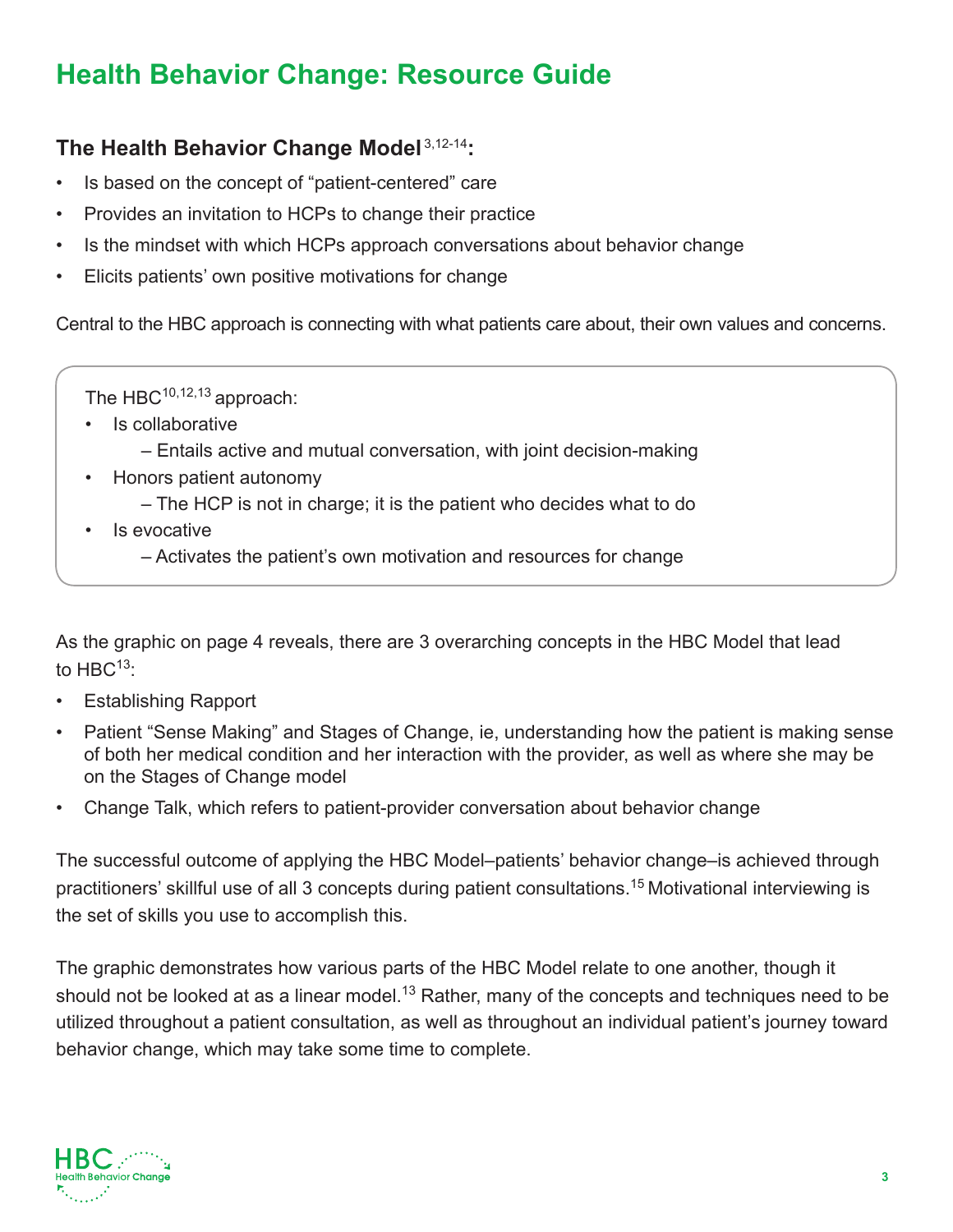

NOTE: The concept of rapport is not only the first step, but it also encircles the entire HBC process. Clearly, maintaining rapport throughout the consultation is central. If patient rapport is not maintained, HCPs run the risk of patient resistance, which delays implementation of the desired health behavior changes and, in fact, can undermine the entire HBC process.

## **Rapport: An Essential Concept** 3,13,14

Here are reasons why rapport is so critical to the entire HBC process. It:

- Esablishes a climate of trust and collaboration
- Encourages honest discussion
- Fosters a constructive understanding of behavior
- Nurtures openness to change



As in personal conversations, rapport is enhanced through face-to-face discussions and eye contact. In a health care setting where the practitioner uses an EMR, this can be difficult. In this case, the provider needs to interact directly with patients from time-to-time, eg, by rolling a chair away from the screen to a position where eye contact can be maintained throughout a face-to-face discussion.

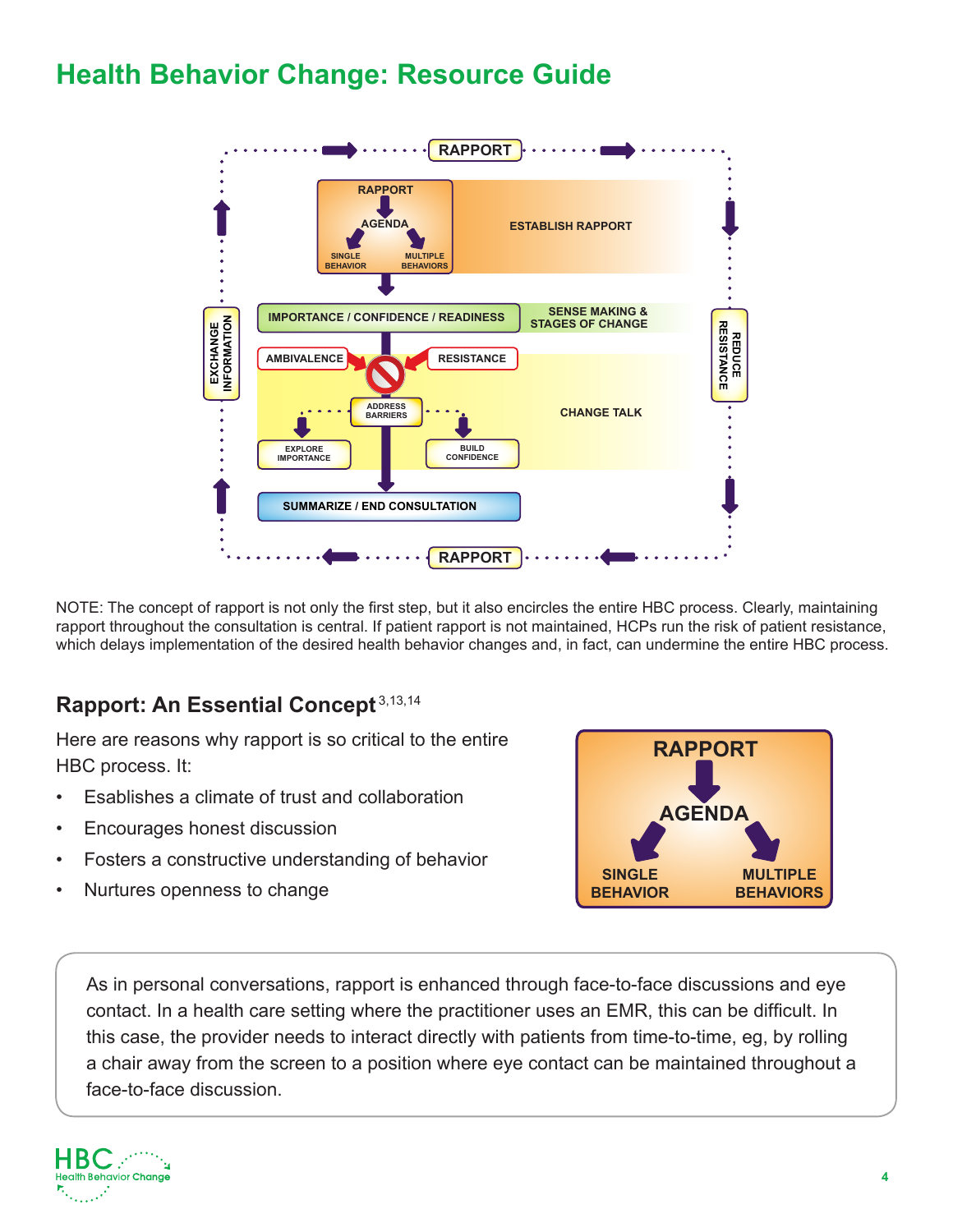## **Setting the Agenda**3,14

As part of the rapport process, mutual agenda setting is important. Asking patients what they would like to discuss can be helpful in communicating that the provider respects the patient's interests.

- Allow patients to begin with what they want to discuss and to choose agenda topics
- Listen to their perspective
- Move the conversation toward change

Avoid a "premature focus trap."14 When the practitioner chooses the agenda, an opportunity to talk about what is important to the patient has been lost.

Some providers find that the use of a "Bubble Sheet" can be helpful, especially when there are multiple issues to discuss.<sup>13,15</sup> Bubble Sheets can be:

- Blank sheets that are filled in as the patient lists items for discussion
- Prefilled sheets for particular diseases/conditions to help guide the discussion

## **"Sense Making" and Stages of Change**

The second major component of the HBC model encompasses both "sense making" and the Stages of Change model. "Sense making" is simply the way people understand things they encounter.<sup>2</sup> In a health care setting, 2 types of "sense making" are being processed by the patient.

- "What's going on with my health?"
- "What's going on with this HCP?"

While patients are simply trying to explain things to themselves, how they interpret the information the practitioner shares, or the conclusions they reach, may or may not always be accurate. However, when the HCP understands the patient's sense-making process, it gives the practitioner a clue as to how to respond.

Example of patient "sense making": A man diagnosed with high blood pressure may say, "I don't understand why I need this medicine. I feel fine."15,16

Because the patient is experiencing no symptoms, his "sense making" is that nothing needs to be treated. Unless the HCP corrects this wrong assumption, it is unlikely that the patient will follow through.



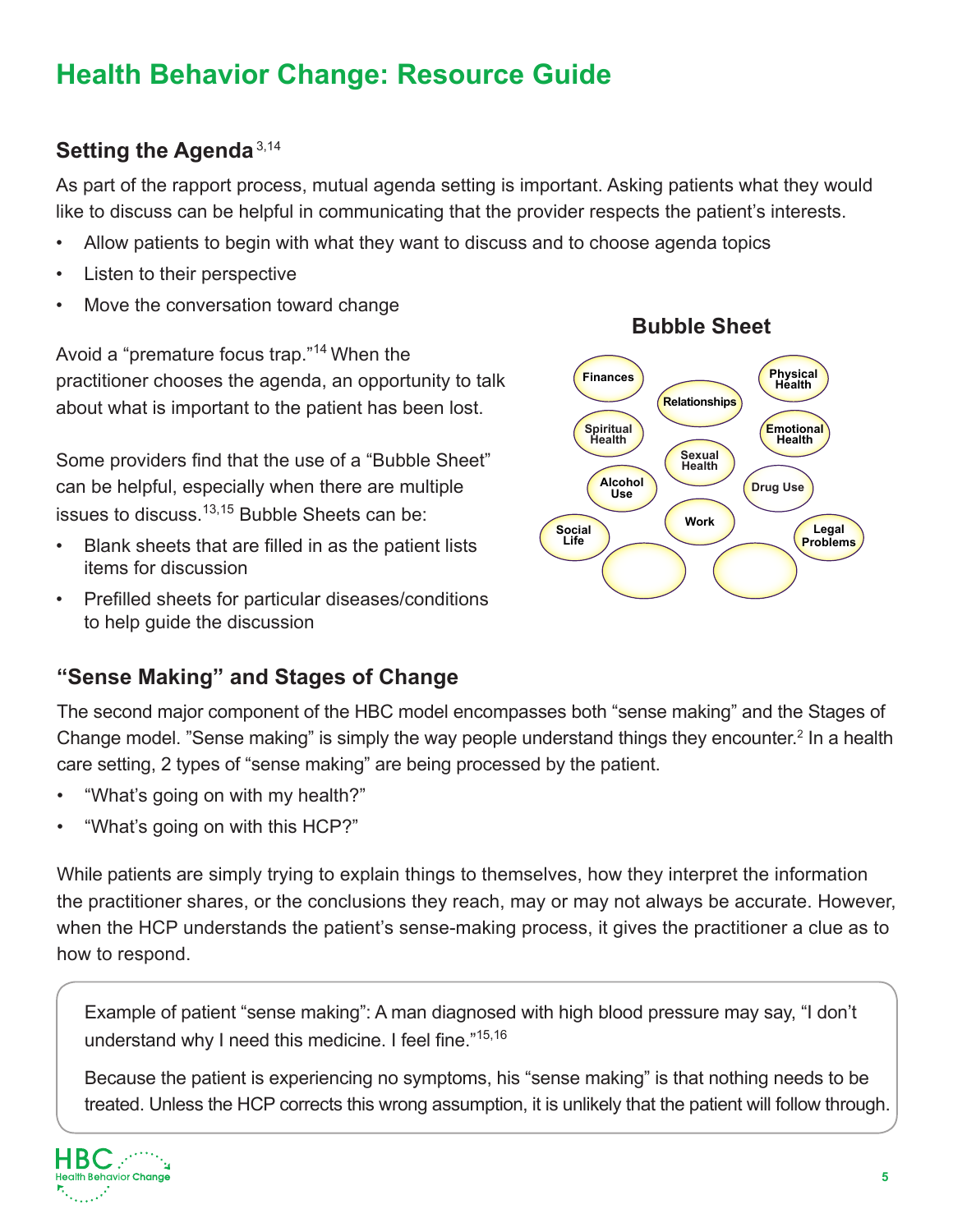Once an HCP becomes aware as to how the patient is making sense of his health issues and his relationship with the provider, the provider needs to respond by  $15$ .

- Choosing a response based on the patient's line of reasoning about the situation
- Addressing the patient in a caring, nonjudgmental, respectful manner

### **Understanding Patients' Readiness to Change**13,17,18

A model identified with Prochaska describes how patients move towards making decisions about behavior change.<sup>1,3</sup>

Key points to remember about patients' readiness to change

- Conversations about change should align with patients' stage of readiness (ie, identify the stage, respond positively, and look for statement that will move the patient up the spiral)
- Progression is incremental and usually not linear
- Relapse is a normal part of the change process (eg, smokers and alcoholics often relapse before successfully overcoming their addictions)





## **Change Talk**3,13

The third major component of the model is Change Talk, which is anything the patient says that argues for change.

- **•** Change is more likely to occur if patients talk positively about its importance to them and the possibilities of changing. The HCP needs to elicit and highlight these positive statements
- Patients can talk themselves INTO change by voicing their own arguments FOR change



# **Stages of Change**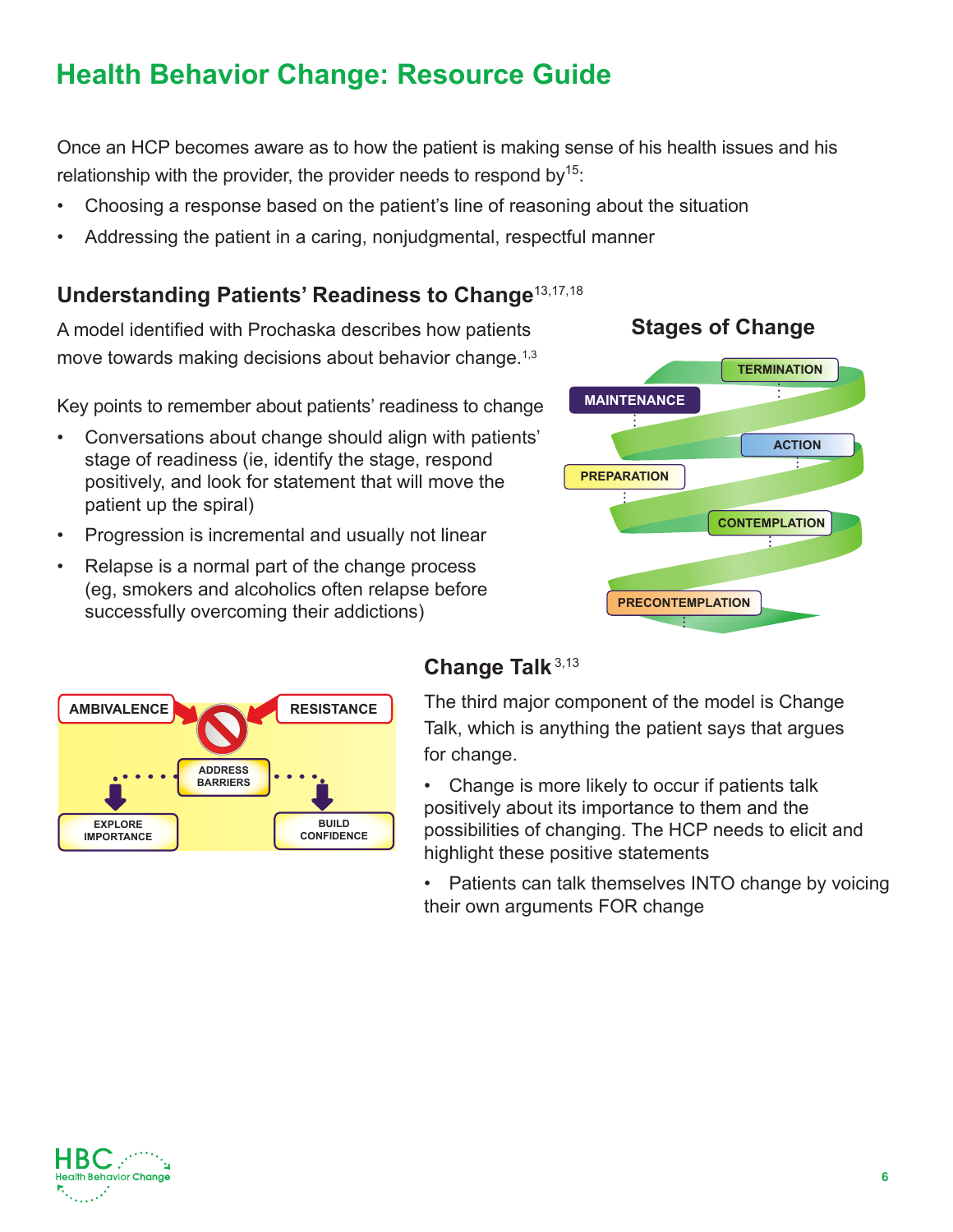## **The Role of Importance and Confidence**

Motivation to change is influenced by two key concepts $13$ :

- Importance reflects a person's reasons for change–why he needs or wants to change and how he thinks changing will make a meaningful difference in his life
- Confidence refers to a person's perception of his ability to change: Can he do it? Does he know how to do it?



No matter how important change is, if patients do not have the confidence that they can do it, they won't make the change.<sup>13</sup>

### **"Readiness Rulers" Measure Importance and Confidence**

Practitioners can use Readiness Rulers to assess how important making a change is to the patient and his confidence in being able to make that change. Much information can be gained about the patient's sense making of the topic and potential barriers. Once this information is gained, use the ruler to elicit change talk. Create a ruler using a scale from 0-10 to assess each characteristic.



Ask patients, "On a scale of 1 to 10, how important is it for you to…," with patients marking where they are.

Use questions to elicit Change Talk $3$ :

- "Why did you rate Importance a '3' and not a '1' or '2'?"
- "What would it take to get your score up to a '5' or '6'?"
- "What is getting in the way of your changing?"

As the HCP listens for Change Talk, he is likely to hear ambivalence and/or resistance to making behavior changes. HCPs need to address statements reflecting either ambivalence or resistance as they serve as barriers to patients' changing.

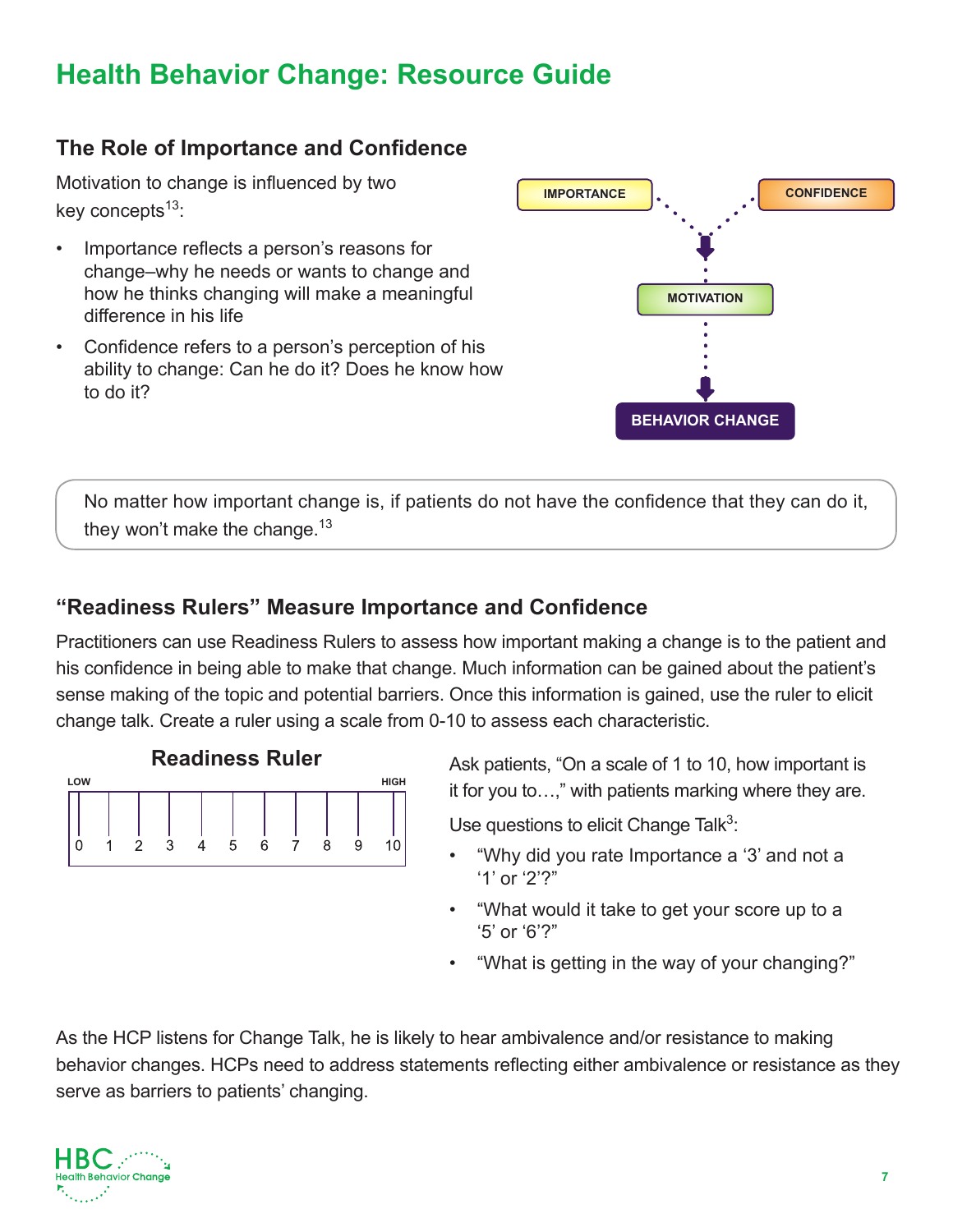## **Ambivalence: The Patient's Internal Conflict** 3,13,14

Key to health behavior change is recognizing that, in ambivalence, the arguments for and against change already reside within the patient. It can be described as first thinking of a reason to change (the "PROs"), then thinking of a reason not to change (the "CONs"), at which point the patient gets stuck and stops thinking about making a change at all, preferring to stick with the status quo.

| <b>PROS</b>         | <b>CONS</b>                 |
|---------------------|-----------------------------|
| "I'd like to        | BUT it would be difficult"  |
| "I need to          | BUT it would be unpleasant" |
| "I want to          | BUT I'm too busy"           |
| "I'd feel better if | BUT it's too hard"          |

## **Why the Status Quo Often Prevails**

#### **Types of Patient Resistance**17,18,20

Two types of resistance may arise during a consultation:

- Relational resistance, which refers to any reluctance to engage in health behavior change because the patient does not like the way he is being treated by the HCP. Practically it means, the patient is thinking, "I don't like you so …I'm not listening, …I don't trust what you say"
- Issue resistance, which may be illness or treatment focused, refers to any reluctance by the patient about engaging in health behavior change because the patient's key concerns or issues have not been addressed

### **Motivational Interviewing (MI)** <sup>3</sup>

In MI the emphasis is on:

- Assisting the patient in making behavior change through a collaborative dialogue, whose purpose is to strengthen a patient's own motivation and commitment to change
- Using a guided, patient-centered approach to enhance the patient's intrinsic motivation for change by addressing ambivalence and resistance
- Strengthening a patient's movement toward a specific goal by eliciting and exploring reasons for change within a positive atmosphere
- Conducting the dialogue in an atmosphere of acceptance and compassion



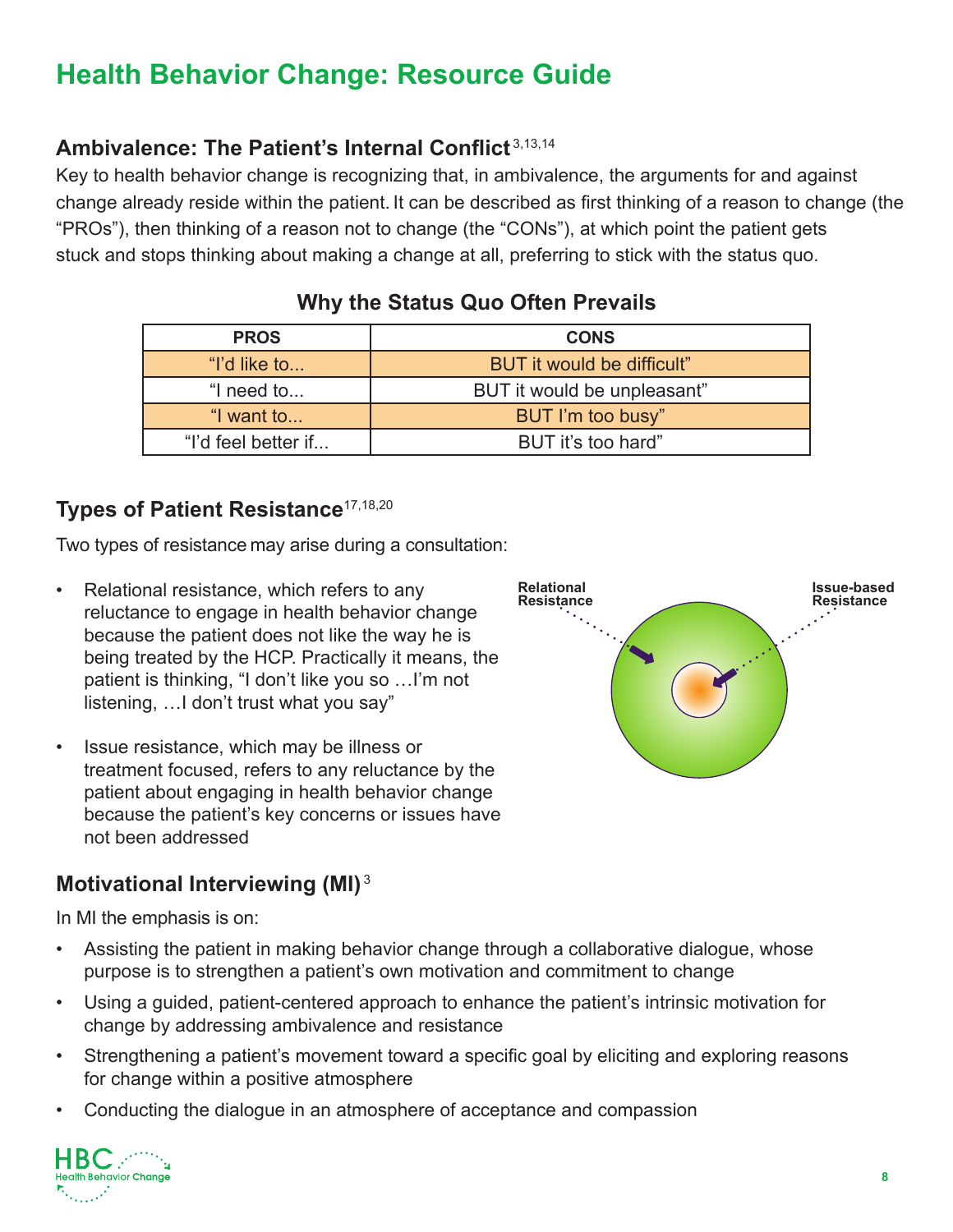| <b>Key MI Skill</b>             | <b>Purpose</b>                                                                                                                                         |
|---------------------------------|--------------------------------------------------------------------------------------------------------------------------------------------------------|
| <b>Open-ended Questions</b>     | Patients can offer their own experience and perceptions                                                                                                |
| Listening                       | Promotes patient relationship, encourages openness and honesty;<br>fosters change and adherence; allows quick information gathering                    |
| Summarizing                     | Demonstrates HCP listens; allows reflection back, strengthens<br>patient "change talk;" permits the HCP to change the direction of<br>the conversation |
| Asking Permission               | Respects patients' autonomy                                                                                                                            |
| PROs and CONs of Change         | Reveals patients' ambivalence                                                                                                                          |
| Using Hypotheticals             | Helps patients to envision behavior change                                                                                                             |
| <b>Review of Past Successes</b> | Provides clues to patients' resources, skills and strengths; may<br>inspire patient confidence                                                         |
| Share What Others Do            | May be helpful in motivating patients                                                                                                                  |
| "You're Wondering"              | Reframes patient's resistance statement as a question; reflects<br>back what the patient has said                                                      |
| Informing                       | Explains what may or will happen; clarifies meaning; sharing bad<br>news or evidence; obtaining informed consent; mastering a task;<br>giving advice   |
| <b>Key Questions</b>            | Useful follow-up to Readiness Rulers, PROs and CONs,<br><b>Importance and Confidence Scales</b>                                                        |

#### **Summary of Motivational Interviewing Skills** 3,13-15

### **MI-Consistent vs MI-Inconsistent Information Exchange**<sup>3</sup>

| <b>MI-Consistent Exchange</b>                                                        | <b>MI-Inconsistent Exchange</b>                                                      |
|--------------------------------------------------------------------------------------|--------------------------------------------------------------------------------------|
| "I have some expertise, and patients are experts on themselves"                      | "I am the expert on what the patient needs to do or what changes<br>need to be made" |
| "I find out what information patients want and need"                                 | "I collect information about problems"                                               |
| "I match information to patient needs and strengths"                                 | "I rectify gaps in knowledge"                                                        |
| "Patients can tell me what kind of information is helpful to them"                   | "Frightening information can be helpful"                                             |
| "I offer advice that champions patient needs and autonomy as this<br>can be helpful" | "I just need to tell them clearly what to do"                                        |

## **Conclusion: 3 Predictors of HBC**

Practicing these skills may feel cumbersome at first. HCPs need to refine which strategies and skills work best for them. Keeping in mind the 3 predictors of change and, hence, what you are trying to accomplish, may be most helpful as you develop your skills.<sup>12</sup>

- Rapport as it overlays all other aspects of HBC and needs to be present throughout your consultations
- Patient "Sense making" what sense the patient is making of the information he has been given
- Importance and Confidence Ask yourself, "Do I know how important this change is to this patient?" and "Do I know how confident the patient is in being able to make this change?"

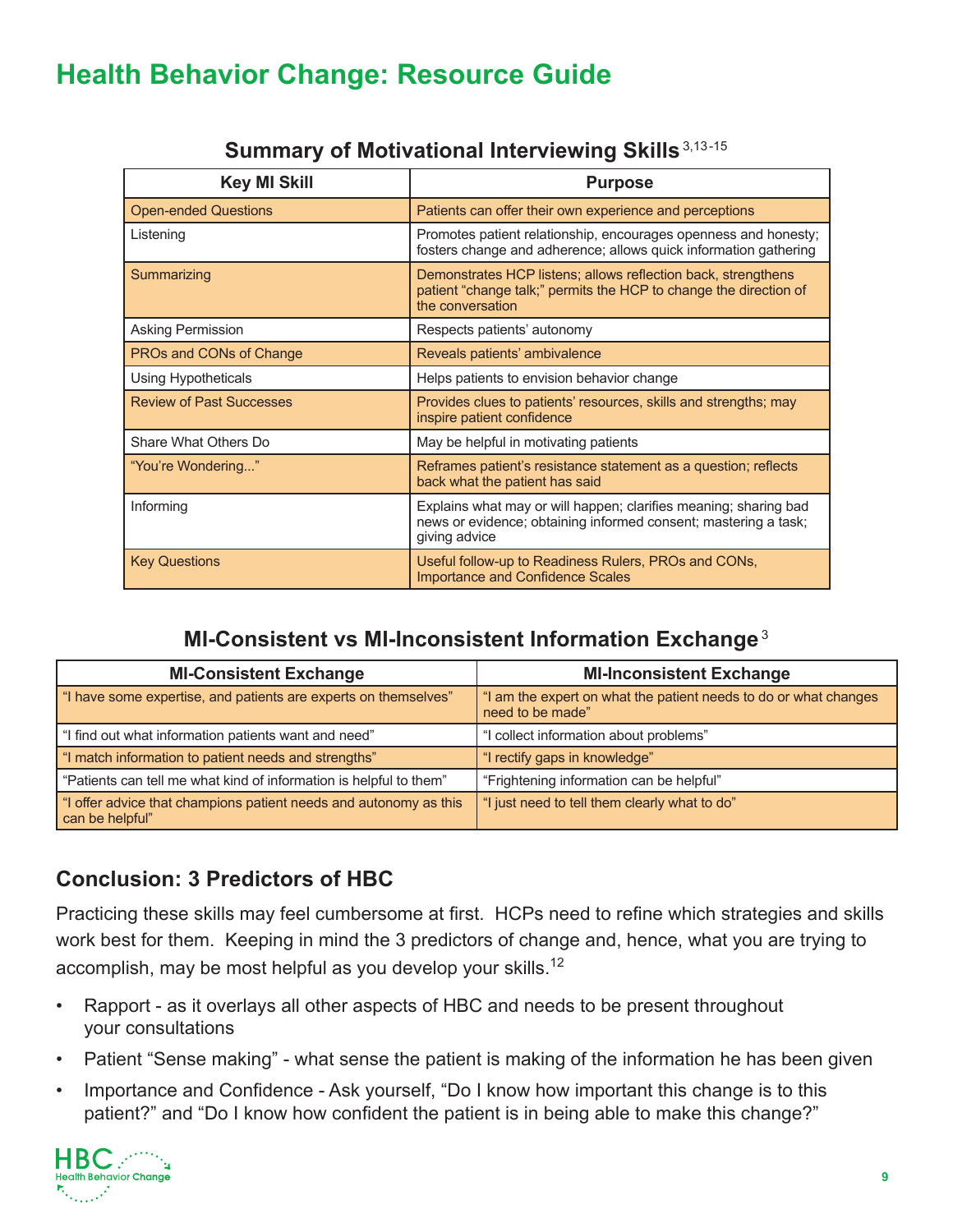# **Additional Resources**

The Web sites and resources listed in this section are neither owned nor controlled by Pfizer. Pfizer is not responsible for nor endorses the content or services provided. Access to some materials and programs on the Web sites may require membership, registration, or a fee. In some cases, agreeing to Terms of Use and Privacy Policies before using the Web site is also required.

#### **Articles and Books**

- Berger BA, Villaume WA. *Motivational Interviewing for Health Care Professionals: A Sensible Approach.* Washington, DC: American Pharmacists Association; 2013.
- Caralis P. Teaching residents to communicate: the use of a telephone triage system in an academic ambulatory clinic. *Patient Educ Couns.* 2010;80(3):351-353.
- Funnell MM. Helping patients take charge of their chronic illnesses. *Fam Pract Manag.* 2000;7(3):47-51.
- Hubbard T, Daimyo S. Thinking outside the pillbox: medication adherence and care teams. A call for demonstration projects. September 2010; www.nehi.net/publications/44/thinking\_outside\_the\_pillbox\_a\_systemwide\_approach\_to\_improving\_patient medication\_adherence\_for\_chronic\_disease. Accessed September 18, 2013.
- Mason P, Butler CC. *Health Behavior Change: A Guide for Practitioners*. New York, NY: Elsevier Ltd; 2010.
- Miller WR, Rollnick S. *Motivational Interviewing: Helping People Change*. New York, NY: The Guilford Press; 2013.
- Rollnick S, Miller WR, Butler CC. *Motivational Interviewing in Health Care: Helping Patients Change Behavior*. New York, NY: The Guilford Press; 2008.
- Roebuck MC, Liberman JN, Gemmill-Toyama M, Brennan TA. Medication adherence leads to lower health care use and costs despite increased drug spending. *Health Aff (Millwood).* 2011;30:91-99.
- Rogers S, Aliotta S, Commander C. CMAG: *Case Management Adherence Guide, 2012*. Little Rock, AR: Case Management Society of America; 2013.
- Roter DL, Hall JA. Doctors Talking with Patients/Patients Talking with Doctors: Improving Communication in Medical Visits. 2<sup>nd</sup> ed. Westport, CT: Praeger; 2006.
- World Health Organization. Adherence to Long-term Therapies: Evidence for Action. World Health Organization: Geneva, Switzerland. 2003:141-142. www.who.int/chp/knowledge/publications/adherence\_full\_report.pdf.
- Zimmerman GL, Olsen DG, Bosworth MF. A 'stages of change' approach to helping patients change behavior. *Am Fam Physician*. 2000;61(5):1409-1416. www.aafp.org/afp/2000/0301/p1409.html. Accessed July 18, 2013.

#### **Web Sites**

**• The American Medical Association (AMA):** www.ama-assn.org

This Web site has guidelines, articles, programs, and resource kits that deal with communication, the Patient-Centered Medical HomeTM (PCMH), health literacy, cultural competency, palliative care, and other important issues

**• The American Academy on Communication in Healthcare (AACH):** www.aachonline.org

The AACH organization seeks to improve communication among patients and significant others, clinicians, and the health care team. Its Web site has courses and interactive online modules that teach communication skills. Additionally, AACH sponsors communication conferences

**• The Doctor's Channel:** www.thedoctorschannel.com/collections/cme-collections/tobacco-cessation-cme/

The Doctor's Channel provides a series using motivational interviewing skills to address smoking cessation. The site provides downloadable materials and sample videos applying these techniques

**• Comprehensive Motivational Interviewing Training for HCPs (ComMIt):** [mihcp.com/](http://mihcp.com)

This site provides a list of workshops and video resources using the sense making and practical reasoning approaches applied to the health care setting

- **• CS2day Cease Smoking Today:** [present.knowledgevision.com/account/educationalmeasures/link/MI\\_Smoking\\_Cessation](http://present.knowledgevision.com/account/educationalmeasures/link/MI_Smoking_Cessation) This Web site provides access to many MI training materials focusing on the use of MI in smoking cessation. Resources include slide decks and role-play simulation videos using a before and after technique demonstrating the use of MI in the patient care setting
- **• Health and Addictive Behaviors; Investigating Transtheoretical Solutions (HABITS):** www.umbc.edu/psyc/habits/index.html HABITS is part of the University of Maryland dedicated to understanding and examining behaviors such as smoking, exercise, and eating using the Transtheoretical Model (TTM) of Behavior Change in order to better understand how individuals develop different behaviors, as well as reduce or stop engaging in those behaviors

**(continued on next page)**

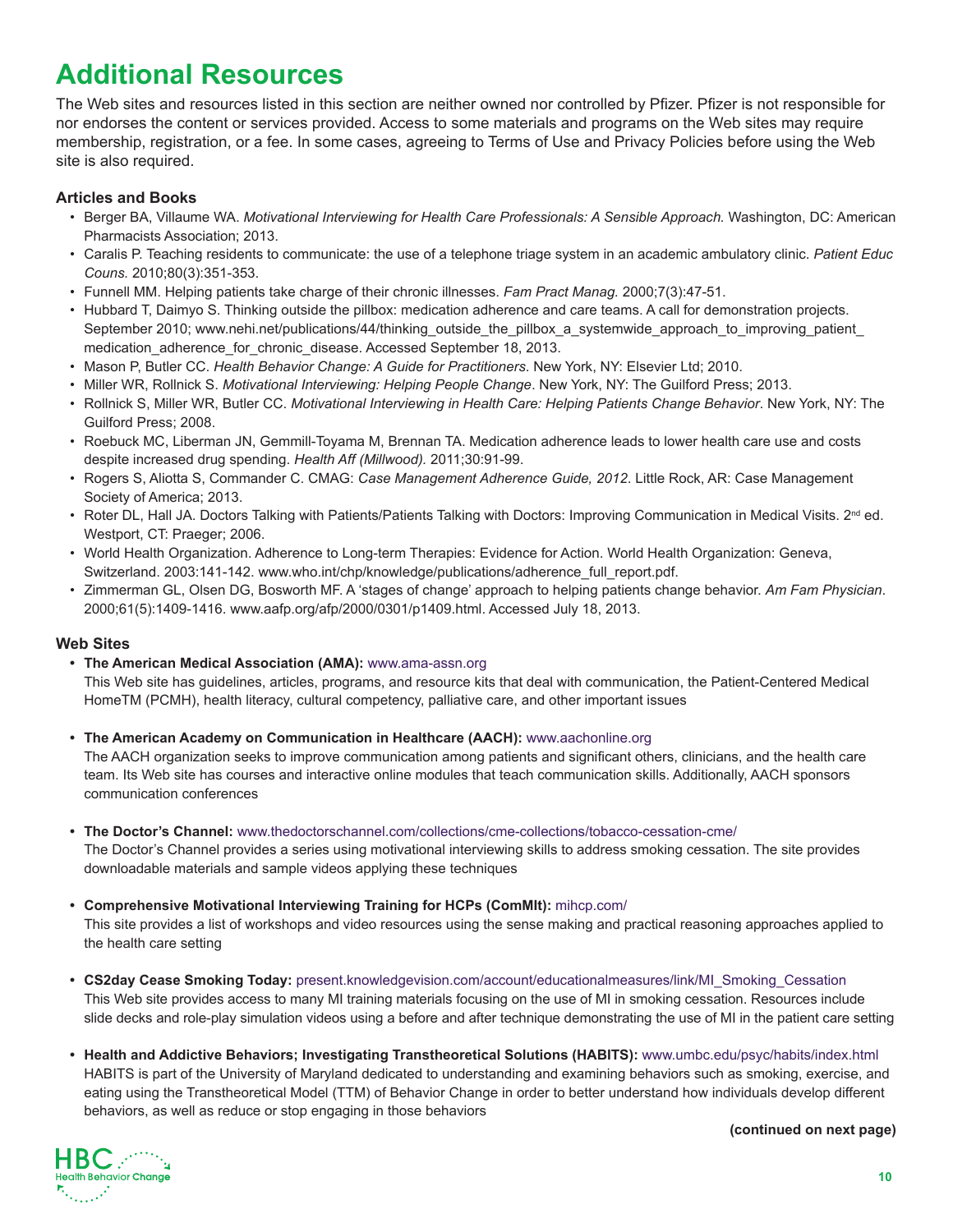#### **Web Sites (continued)**

#### **• Motivational Interviewing (MI):** www.motivationalinterview.org/

This Web site focuses on the facilitation, dissemination, adoption, and implementation of MI to improve treatment outcomes for clients with substance use disorders

**• The Motivational Interviewing Network of Trainers (MINT):** [motivationalinterviewing.org/](http://www.motivationalinterviewing.org)

The MINT Web site provides resources for those seeking information on MI. It includes general information about the approach, as well as links, training resources, and information on reprints and recent research

#### **• American Society of Health-System Pharmacists (ASHP):** www.ashp.org

ASHP is the membership organization that works on behalf of pharmacists who practice in hospitals and health systems. For over 70 years, they have been working to improve medication use and patient safety

# **References**

- 1. *IHI Triple Aim Initiative.* www.ihi.org/offerings/Initiatives/TripleAim/Pages/default.aspx. Accessed July 25, 2013.
- 2. Care Continuum Alliance. *Implementation and evaluation: a population health guide for primary care models*. Published October 2012. www.carecontinuumalliance.org. Accessed July 24, 2013.
- 3. Miller WR, Rollnick S. *Motivational Interviewing: Helping People Change.* New York, NY: The Guilford Press; 2013.
- 4. World Health Organization. Adherence to long-term therapies: evidence for action. Geneva, Switzerland: World Health Organization. 2003. www.who.int/chp/knowledge/publications/adherence\_full\_report.pdf. Accessed July 31, 2013.
- 5. Wood B. Medication adherence: the real problem when treating chronic conditions. US Pharm. 2012;37(4)(suppl):3-6. www.uspharmacist.com/content/s/200/c/33457/. Accessed July 18, 2013.
- 6. Rogers S, Aliotta S, Commander C. CMAG: *Case Management Adherence Guide, 2012.* Little Rock, AR: Case Management Society of America; 2013.
- 7. New England Healthcare Institute. *Thinking Outside the Pillbox: A System-wide Approach to Improving Patient Medication*  Adherence for Chronic Disease. www.nehi.net/publications/44/thinking\_outside\_the\_pillbox\_a\_systemwide\_approach\_to improving\_patient\_medication\_adherence\_for\_chronic\_disease. Accessed July 18, 2013.
- 8. CVS Caremark. A direct link between medication adherence and lower health care costs. www.cvscaremarkfyi.com/blogs/direct-link-between-medication-adherence-and-lower-health-care-costs. Accessed July 18, 2013.
- 9. Centers for Disease Control and Prevention. Adult obesity facts. www.cdc.gov/obesity/data/adult.html. Accessed July 11, 2013.
- 10. Centers for Disease Control and Prevention. One in five adults meet overall physical activity guidelines. www.cdc.gov/media/releases/2013/p0502-physical-activity.html. Accessed July 11, 2013.
- 11. Berger BA, Hudmon KS, Liang H. Predicting discontinuation of treatment among patients with multiple sclerosis: an application of the transtheoretical model of change. *J Am Pharm Assoc.* 2004;45:1-7.
- 12. Berger Consulting, LLC. *Motivational Interviewing and Health Behavior Change.* Presentation to Pfizer Inc, May 2013. Data on file. Pfizer Inc, New York, NY.
- 13. Mason P, Butler CC. *Health Behavior Change: A Guide for Practitioners.* 2nd ed. New York, NY: Elsevier Limited; 2010.
- 14. Rollnick S, Miller WR, Butler CC. *Motivational Interviewing in Health Care: Helping Patients Change Behavior*. New York, NY: The Guilford Press; 2008.
- 15. Berger BA, Villaume WA. *Motivational Interviewing for Health Care Professionals: A Sensible Approach.* Washington, DC: American Pharmacists Association; 2013.
- 16. Berger BA, Villaume WA. *Motivational interviewing: a new understanding.* Case in Point article. http://ww1.prweb.com/prfiles/2013/08/05/10998069/August%202013%20issue%20of%20Case%20In%20Point%208.1.13.pdf. 22-23.
- 17. Krishna-Pillai A. *An Initial Validation of a Two Dimensional Theory of Motivational Interviewing* [dissertation]. Auburn, Alabama: Auburn University. 2012.
- 18. Zimmerman GL, Olsen CG, Bosworth MF. A 'stages of change' approach to helping patients change behavior. *Am Fam Physician.* 2000;61(5):1409-1416.
- 19. Adultmeducation. Readiness to change ruler. www.adultmeducation.com/downloads/Readiness-to-Change\_INSTR.pdf. Accessed July 26, 2013.
- 20. Berger Consulting, LLC. Motivational Interviewing in Tobacco Cessation and Chronic Diseases. Presentation to Physicians' Institute. www.thedoctorschannel.com/collections/cme-collections/tobacco-cessation-cme/. Accessed August 12, 2013.